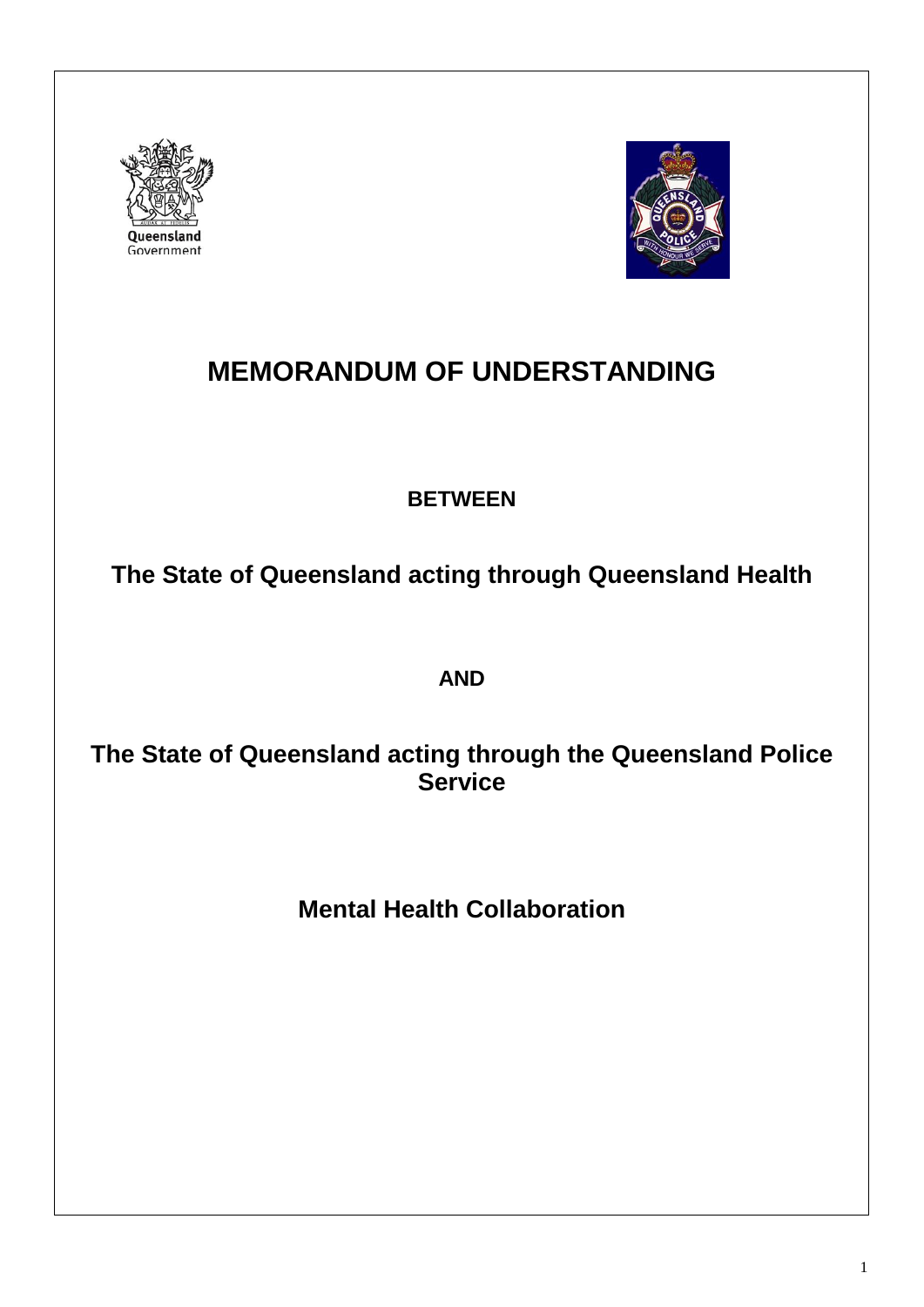This **MEMORANDUM OF UNDERSTANDING** is made on the 15th day of June 2017.

**BETWEEN** 

The State of Queensland acting through Queensland Health, 147-163 Charlotte Street Brisbane ("**QH**")

AND

The State of Queensland acting through the Queensland Police Service, 200 Roma Street Brisbane ("**QPS**")

(together, the **"Parties**")

# **RECITALS**

- A. QH and the QPS often provide services to the same people with a Mental Illness and/or Vulnerable Persons.
- B. The Parties acknowledge that each Party has its various and respective roles and responsibilities with regard to people with a Mental Illness and/or Vulnerable Persons (as defined in this MOU) and will work collaboratively and cooperatively, to:
	- a) proactively develop Mental Health Intervention Strategies; and
	- b) respond to Mental Health Incidents and Situations Involving Vulnerable Persons.
- C. The Parties agree to work collaboratively and cooperatively to prevent and resolve Mental Health Incidents involving people with a Mental Health Problem and Vulnerable Persons who are known to QH (Mental Health Consumers) and people with a Mental Health Problem and Vulnerable Persons who are not known to QH.
- D. Designated Persons have a duty to maintain confidentiality under section142 of the *Hospital and Health Boards Act 2011* (HHB Act) and are prohibited from disclosing Confidential Information to the QPS unless one of the exceptions to section 142 of the HHB Act (sections143-161) applies. This MOU is prescribed under the exception provided for in section 151(1)(b) of the HHB Act to allow for the disclosure of Confidential Information in the circumstances specified within this MOU. This MOU does not preclude the disclosure of Confidential Information authorised under any of the other exceptions at Part 7 of the HHB Act.
- E. The Parties acknowledge that any relevant Confidential Information must be shared in accordance with the processes established in the MOU, without delay, to reduce the risk to the life, health or safety of the person to whom the Confidential Information relates and/or to public safety.
- F. The Parties agree that QH Staff are, under section 151(1)(b)(i)(A)&(B) of the HHB Act, permitted to disclose Confidential Information relating to Mental Health Consumers:
	- a) when responding to Mental Health Incidents; and
	- b) when developing Mental Health Intervention Strategies (including, but not limited to, the development of Police and Ambulance Intervention Plans and/or Acute Management Plans).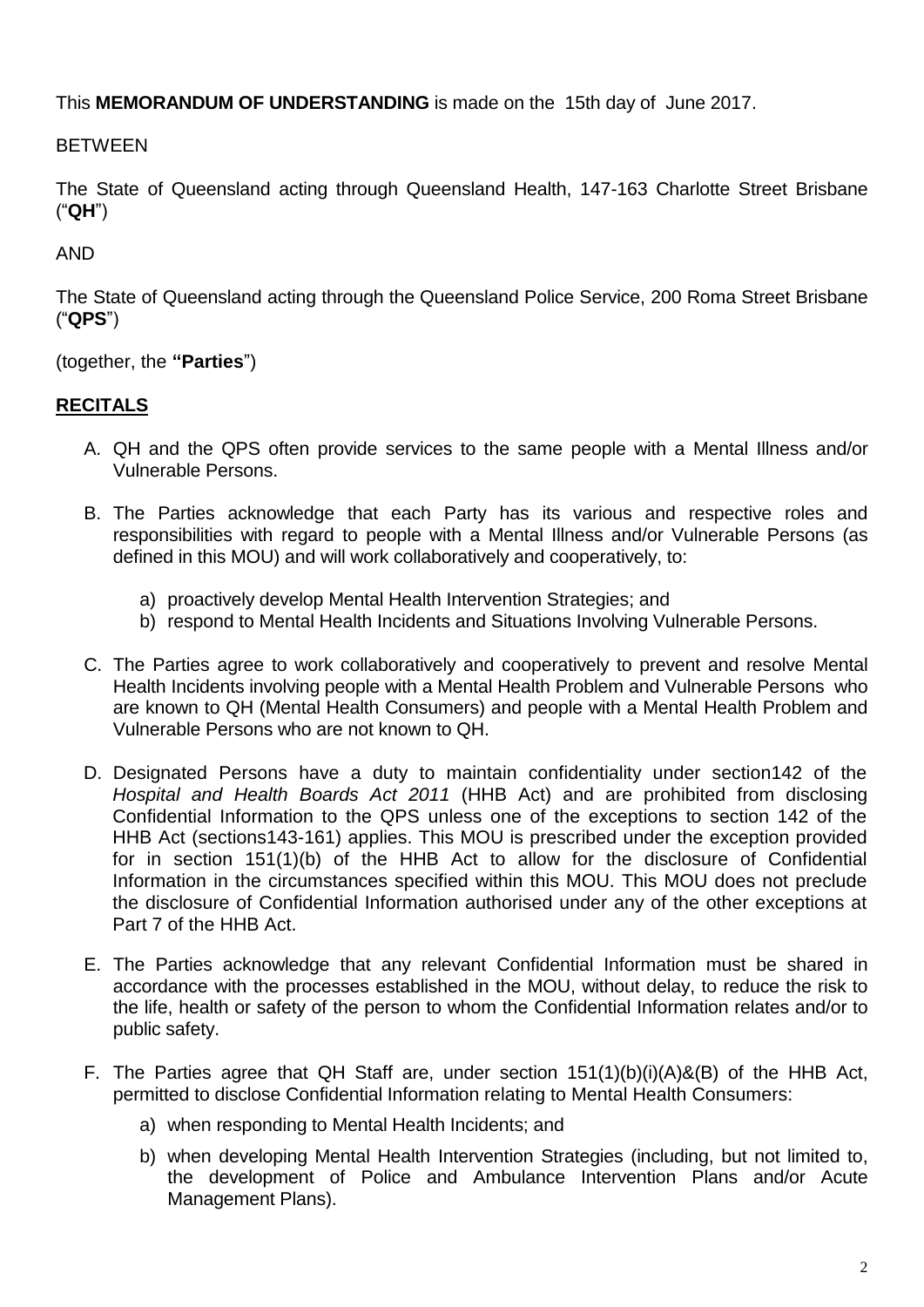- G. It is not intended that this MOU create any contractual relationship or that it be legally binding on the Parties.
- H. This MOU replaces the MOU 'Mental Health Collaboration 2016' executed by the Parties on 24 November 2016.

#### **THE PARTIES TO THIS MOU AGREE AS FOLLOWS:**

#### **1. DEFINITIONS**

1.1. In this MOU the following definitions apply:

**Acute Management Plan** (AMP) means a plan ideally developed in consultation with the Consumer, the Mental Health Treating Team and other relevant stakeholders to provide relevant clinical Information for the Department of Emergency Medicine, Acute Treatment Services and other mental health practitioners to assist clinicians respond to or prevent a Mental Health Incident from occurring.

**Care** includes a range of Health Care Services provided by QH and other nongovernment service providers**.**

**Carer** means an individual who provides, in a non-contractual and unpaid capacity, ongoing care or assistance to another person who, because of disability, frailty, chronic illness or pain, requires assistance with everyday tasks.

**CIMHA** means the consumer integrated mental health application used by QH.

**Clinical File** means a collection of data and Information gathered or generated to record the clinical care and health status of a Mental Health Consumer.

**Collaborative Software** means application software designed to help people involved in a common task to achieve their goals.

**Commissioner** means the Commissioner of the QPS.

**Confidential Information** has the same meaning as at section 139 of the HHB Act and includes the Confidential Information described in Schedule 3 of the MOU.

**Consumer** means a Mental Health Consumer (also known as a patient of a Mental Health Service) as defined in this clause 1.1.

**Contact Officer** means the persons described in schedule 4.

**Designated Person** for purposes of this MOU has the same meaning as at section 139A of the HHB Act and includes health service employees in a QH Mental Health and Alcohol, Tobacco and Other Drugs Service.

The *Mental Health Act 2016* extends the definition of Designated Person to include Independent Patient Rights Advisers.

**Director-General** means the Director-General of QH.

**Health Care Service** means a service that provides a range of services to improve, restore and maintain the health and wellbeing of a person.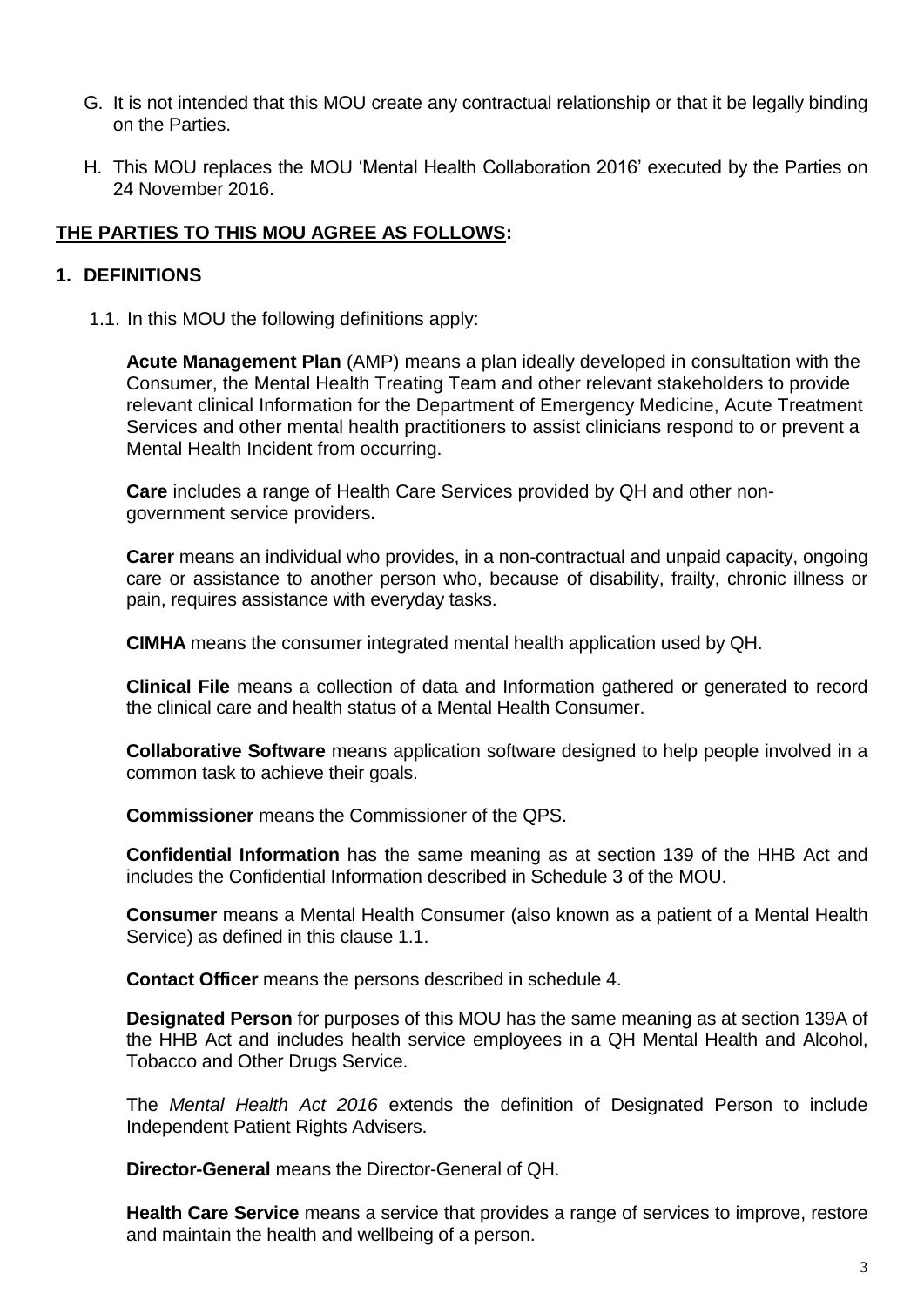**HHB Act** means the *Hospital and Health Boards Act 2011* (Qld).

**HHB Regulation** means the *Hospital and Health Boards Regulation 2012* (Qld).

**Independent Patient Rights Adviser** means a person appointed as an Independent Patient Rights Adviser (Rights Adviser) under section 293(2) of the MHA 2016. A Rights Adviser performs the functions listed under section 294 of the MHA 2016 and ensures patients and nominated support persons, family, carers and other support persons are aware of their rights under the MHA 2016. Rights Advisers liaise between clinical teams, patients and support persons.

**Information** includes a document (as defined under section 36 of the *Acts Interpretation Act 1954*) that is in the possession or under the control of either Party (whether brought into existence or received by either Party) and knowledge and opinions of staff of either Party (whether verbal or recorded in some form including a statement). Information also includes Confidential Information and Personal Information.

**Local Committee** means a group of stakeholders from a particular geographical area that meet to discuss and resolve relevant issues, establishing effective collaborative working relationships.

**MHA 2016** means the *Mental Health Act 2016* (Qld).

**Mental Health Assessment** means the data gathering process involved in formulating a clinical opinion on the condition of a Mental Health Consumer's mental health and, where necessary, identifying the appropriate treatment, management or Care.

**Mental Health Clinician** means a registered Mental Health Service clinician, with an appropriate professional qualification, who provides Mental Health Services.

**Mental Health Consumer** means a person who is receiving, or has received, any service from a public Mental Health Service. Services include triage, assessment and delivery of treatment by a Mental Health Clinician, including inpatient and community management.

**Mental Health Incident or Situation Involving a Vulnerable Person** (Mental Health Incident) means situations that:

- a) involves a series of events or a combination of circumstances in which a person is demonstrating behaviour that is indicative of a Mental Health Problem;
- b) may involve a serious risk to the life, health, or, safety of the person or of another person; and
- c) requires communication and coordination between the Parties at the earliest opportunity and ongoing communication as required.

**Mental Health Intervention Strategy** means a strategy or plan (including, but not limited to, the development of a PAIP or an AMP), developed in partnership by the QPS and QH, to:

- a) reduce the likelihood of a Mental Health Incident from occurring; and
- b) to better prepare both Parties to respond if a Mental Health Incident does occur.

**Mental Health Problem** means disequilibrium in a person's biological and/or psychological and/or sociological functioning resulting in diminished state of mental health.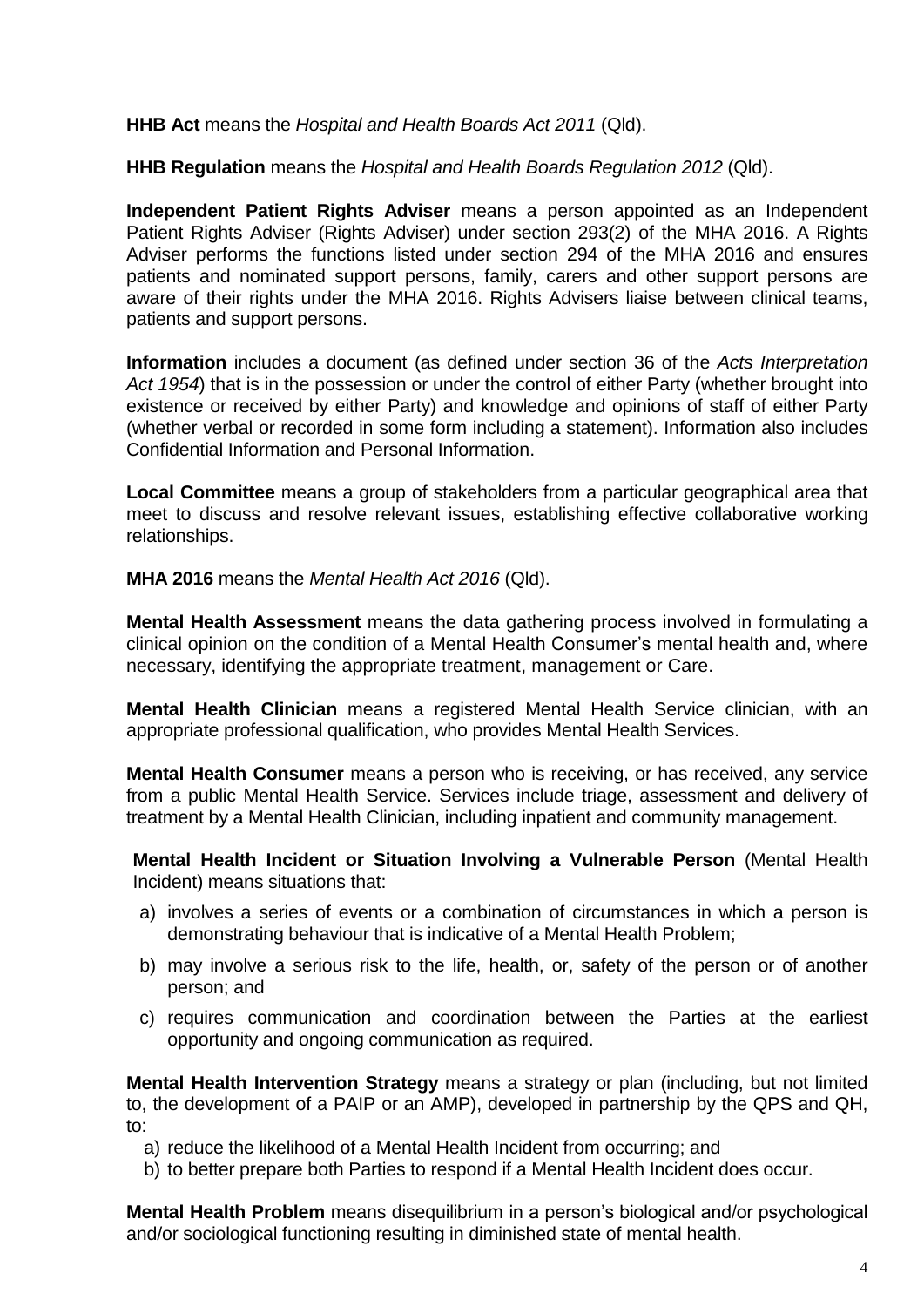**Mental Health Service** means a QH Mental Health Service that provides specialised Mental Health Assessment, treatment and care for people with a Mental Illness.

**Mental Health Treating Team** means the team of appropriately qualified and registered mental health professionals treating a particular Mental Health Consumer.

**Mental Illness** as defined in the *Mental Health Act 2016* is a condition characterized by a clinically significant disturbance of thought, mood, perception or memory. Mental Illness is a clinically diagnosable disorder that significantly interferes with an individual's usual biological and/or psychological and/or sociological functioning.

**MOU** means this Memorandum of Understanding and any schedules to the MOU.

**Notice** means a Notice given pursuant to clause 10 of the MOU.

**Personal Information** has the same meaning as at section 12 of the *Information Privacy Act 2009* (Qld).

**Police and Ambulance Intervention Plan** (PAIP) means a plan ideally developed in consultation with the Consumer, the Mental Health Treating Team and other stakeholders including the QPS. It extrapolates considerations for intervention and outlines potential risks as a means to support both the Consumer and police officers to safely resolve a Mental Health Incident.

**Privacy Laws** include any laws that apply to one or both Parties regarding the nature of the Information disclosed, including Confidential Information and Personal Information.

**QH Facility** means a facility that provides a range of services to improve, restore and maintain the health and wellbeing of a person.

**QH Staff** means a Designated Person.

**QPS Officer** means a person declared under section 2.2(2) of the *Police Service Administration Act 1990* (Qld) to be a police officer.

**Relevant Emergency Services Personnel** means personnel from the Queensland Ambulance Service, the Queensland Fire and Rescue Service and Emergency Management Queensland that are required to help prevent or resolve a Mental Health Incident, dependent on the nature of the Mental Health Incident.

**Risk Taking Behaviours** means behaviours that have the potential to be harmful or dangerous.

**Schedule** means a Schedule to this MOU.

**Treatment** for a person who has a Mental Illness, means anything done, or to be done, with the intention of having a therapeutic effect on the person's illness, including the provision of a diagnostic procedure.

**Vulnerable Person** means a person who is considered to be experiencing instability in their biological and/or psychological and/or social functioning and in consequence:

d) is at risk of being unable to take care of themselves or is unable to take care of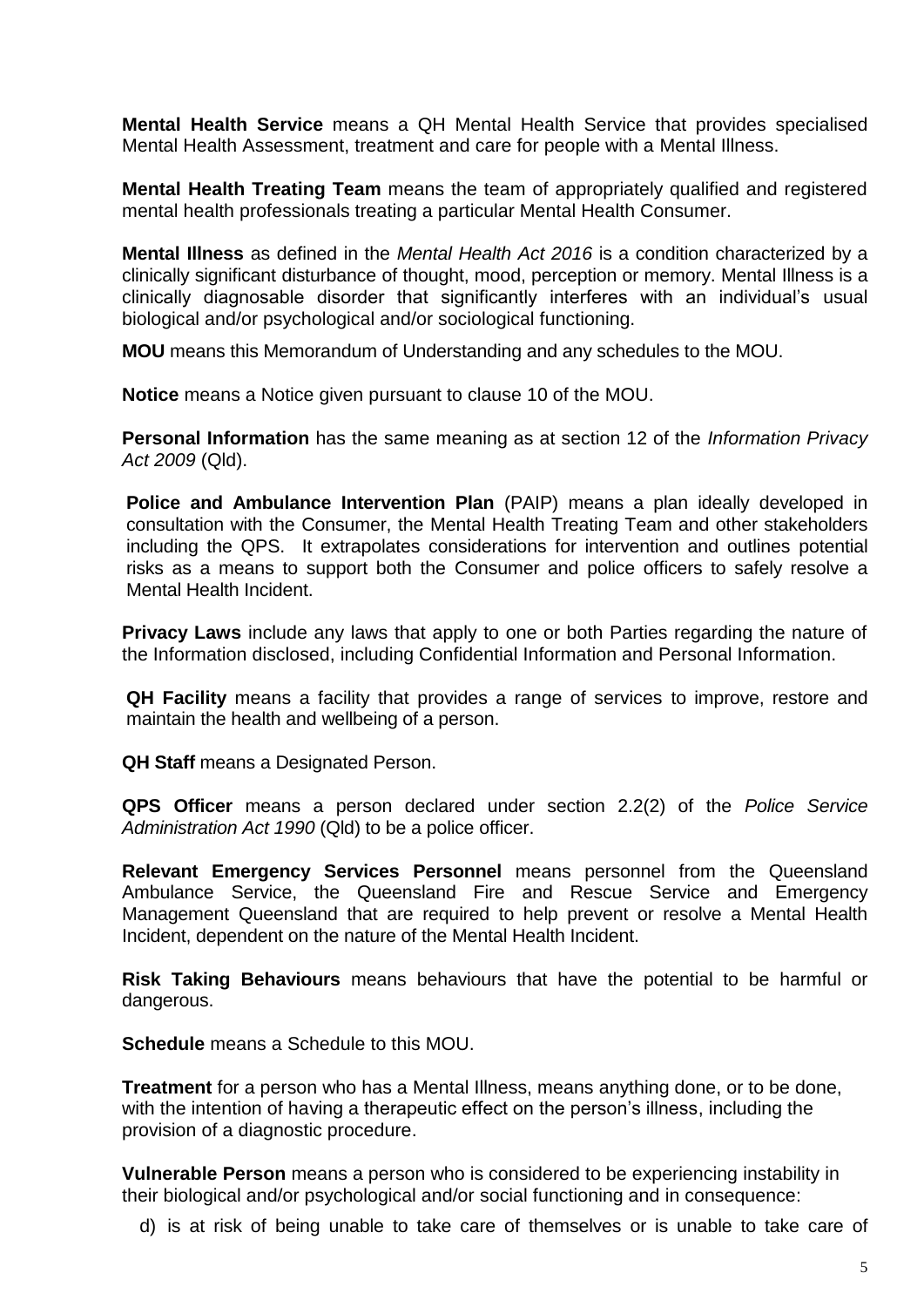themselves; and/or

e) is at risk of being unable to protect themselves against harm or is unable to protect themselves against harm by reason of age, illness (including Mental Illness), trauma or disability, or any other reason.

#### **2. COMMENCEMENT & DURATION**

2.1 This MOU will commence on the date it is prescribed in the HHB Regulation and will continue in force until the Regulation is repealed or until clause 8 of this MOU is invoked.

# **3. OPERATION OF MOU**

- 3.1.The operation of this MOU is contingent on the following:
	- (a) all Parties understanding and agreeing to their role in the execution of the MOU;
	- (b) the MOU having been prescribed under the HHB Regulation pursuant to section 151(1)(b)(i)(A)&(B) of the HHB Act;
	- (c) implementation of the Protocol attached to this MOU as Schedule 1, which sets out the practice obligations of each Party and its officers regarding the disclosure of Confidential Information when developing Mental Health Intervention Strategies;
	- (d) implementation of Schedule 2 which sets out the Information to be disclosed by the QPS to QH; and
	- (e) implementation of Schedule 3 which sets out the Information to be disclosed by a Designated Person to the QPS.
- 3.2. This MOU applies to the disclosure of relevant Confidential Information between QH Staff and the QPS for the purposes of:
	- (a) assisting to safely resolve Mental Health Incidents that do not involve detainees under State preventative detention orders issued under the *Terrorism (Preventative Detention) Act 2005* (Qld); and
	- (b) proactive collaboration between the Parties for the development of Mental Health Intervention Strategies.
- 3.3.This MOU is intended to work in conjunction with, and not derogate from, any other prescribed MOU between the QPS and QH. The Parties agree that for the proactive development of Mental Health Intervention Strategies and when responding to a Mental Health Incident:
	- (a) the QPS has responsibility to protect the health and safety of all persons;
	- (b) QH Staff and the QPS should maintain and share the ongoing commitment to ensure that services are provided in a way that reflects the rights of a Consumer and their Carer, in particular, the preservation of the Consumer's rights and dignity in accordance with the *Mental Health Act 2016 Statement of Rights for patients of mental health services<sup>1</sup>* within the overall objective of ensuring the life, health, safety or welfare of all parties;
	- (c) primacy is always given to the life, health, safety or welfare of all persons concerned and, where not able to be avoided, the imposition of minimum restriction upon the Mental Health Consumer or Vulnerable Person.

1

<sup>&</sup>lt;sup>1</sup> Department of Health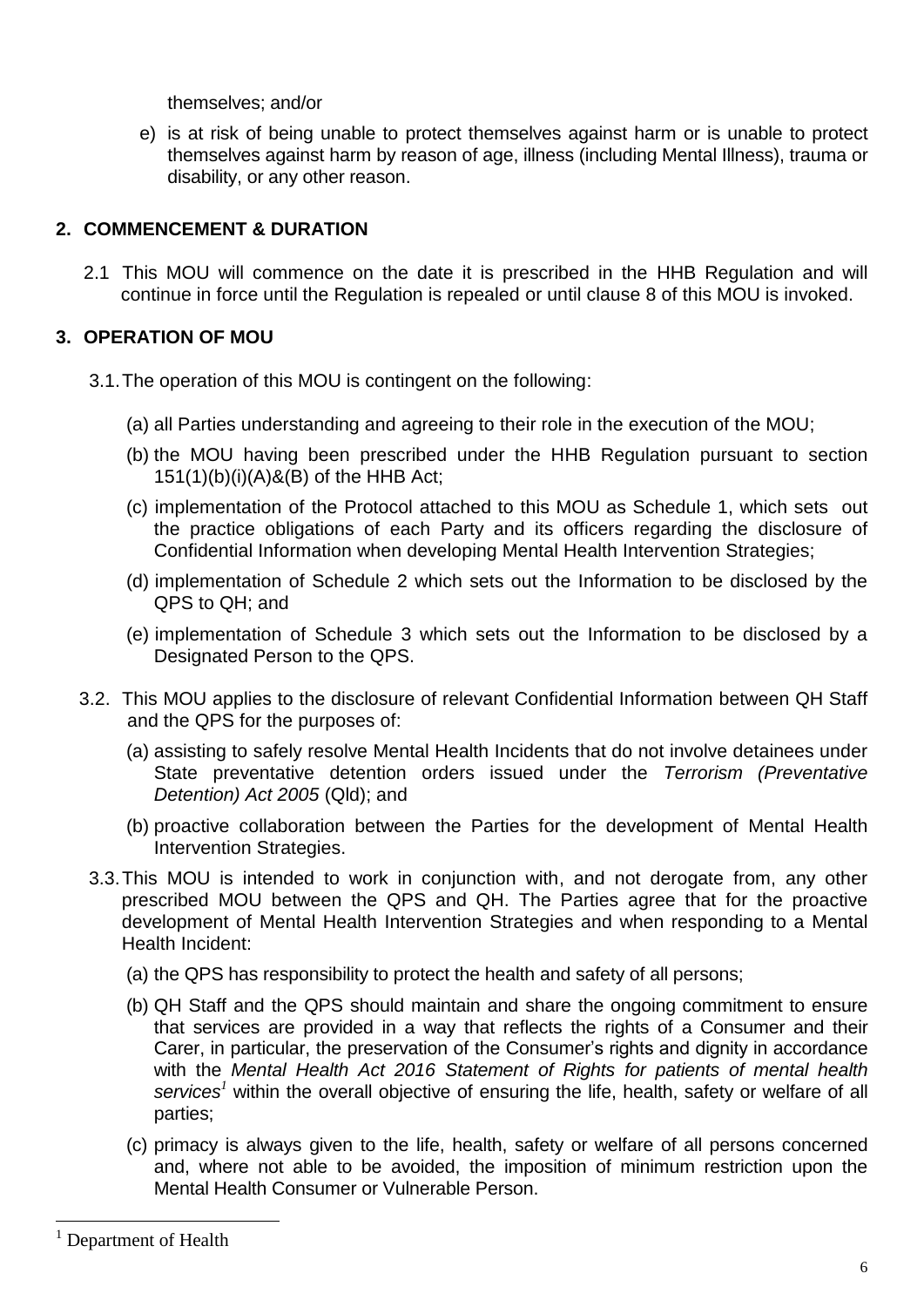#### **4. INFORMATION DISCLOSURE RELATING TO THE DEVELOPMENT OF MENTAL HEALTH INTERVENTION STRATEGIES (INCLUDING PAIPs and AMPs)**

- 4.1. The Parties agree to continue to improve knowledge, skills, attitudes and values of their respective staff to ensure a coordinated system of care and improved service delivery to Mental Health Consumers.
- 4.2. The Parties will endeavour to ensure their respective staff complies with the Protocol set out in Schedule 1 for the development of Mental Health Intervention Strategies.
- 4.3. The Parties agree to ensure provisions are made for the QPS staff and Designated Persons to meet on a regular basis to identify current and emerging specific issues relating to Mental Health Consumers and to develop Mental Health Intervention Strategies. The disclosure of Confidential Information, detailed in schedule 2 and 3, is appropriate and necessary at these forums to prevent serious risk to the life, health or safety of an individual, or to public safety.

#### **5. INFORMATION DISCLOSURE DURING A MENTAL HEALTH INCIDENT OR SITUATION INVOLVING A VULNERABLE PERSON (MENTAL HEALTH INCIDENT)**

- 5.1. Each Party will endeavour to ensure their respective staff provides all the necessary relevant Information and assistance required by the other Party to support the safe and effective resolution of a Mental Health Incident.
- 5.2. To assist the QPS determine if a person involved in a Mental Health Incident has a Mental Illness or has been a Mental Health Consumer, the QPS will provide sufficient Information as listed in Schedule 2 to the relevant QH Staff member.
- 5.3. The role of QH Staff is:
	- (a) to discuss the situation with the QPS and determine whether or not the situation meets the criteria of a Mental Health Incident as per the definition in clause 1.1;
	- (b) to identify if the person is a Mental Health Consumer;
	- (c) if the person is a Mental Health Consumer, to decide whether or not disclosing relevant Confidential Information about the Mental Health Consumer would assist in safely resolving the Mental Health Incident;
	- (d) to disclose to the QPS relevant Confidential Information, of the nature set out in Schedule 3, as soon as reasonably practicable, where such disclosure would likely assist in the safe resolution of the Mental Health Incident;
	- (e) to collaborate with the QPS to ensure that police have access to expert advice to assist them to accurately interpret and appropriately use the Confidential Information disclosed and assist them to safely resolve the Mental Health Incident; and
	- (f) to ensure that a record of the Confidential Information disclosed is made in the Mental Health Consumer's Clinical File and CIMHA and communicated, where clinically advisable, to the Mental Health Consumer, or their parent or Carer, at a time considered appropriate by treating clinicians.
	- 5.4The Parties agree that QPS officers may disclose relevant Information specified in Schedule 2 and QH Staff may disclose relevant Confidential Information specified in Schedule 3, as soon as reasonably practicable, using the most appropriate channel of communication, having regard to the urgency of the situation.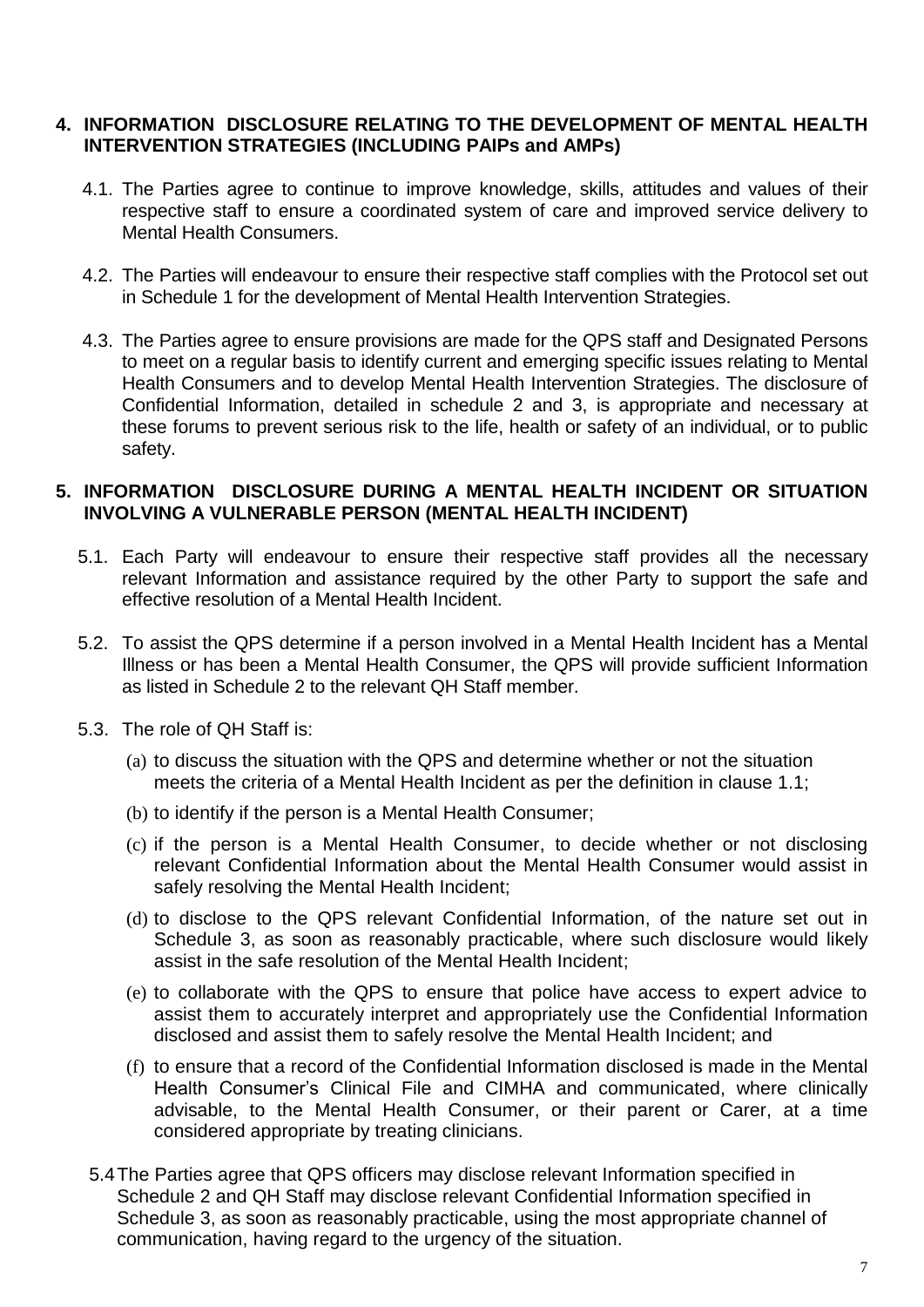- 5.5The QPS agrees that in circumstances where a Consumer is coming to the attention of the QPS on a regular basis, the QPS will contact the relevant Mental Health Service to check the accuracy and currency of Confidential Information held about the Consumer. The Parties will collaborate on the current challenges being faced by the Consumer and develop a Mental Health Intervention Strategy, ideally in consultation with the Consumer, to help prevent the likelihood of a Mental Health Incident from occurring.
- 5.6 When a person involved in a Mental Health Incident is not known to QH, QH staff should provide the QPS with assistance in regard to the behaviour being demonstrated by the person if Mental Illness is suspected as the cause of the person's actions.

#### **6. INFORMATION DISCLOSURE AND CONFIDENTIALITY**

- 6.1 QH's preferred position is that disclosing Confidential Information to the QPS should, in the first instance, occur with the Mental Health Consumer's consent. However, the Parties recognise that situations will arise where it will not be possible or reasonable to obtain consent from the Consumer, or consent from the Consumer's parent or Carer.
- 6.2 This MOU is not intended to exclude other processes on which the QPS may rely to obtain information from QH, including by way of warrant, summons or subpoena, where available and practicable.
- 6.3 The Parties acknowledge that disclosing Confidential Information pursuant to this MOU may involve Information that is confidential and/or subject to Privacy Laws. In particular, the QPS acknowledges that, pursuant to section 151 of the HHB Act, the QPS must ensure any Confidential Information disclosed is used only for the purpose for which it was given under the MOU.
- 6.4 The Parties agree at all times to recognise and observe the confidentiality of Information released under this MOU and agree that the collection, disclosure and use of Information will comply, so far as they apply to the relevant Party, with all applicable Queensland government policy and legislative requirements including those set out in the:
	- (a) *Hospital and Health Boards Act 2011*
	- (b) *Hospital and Health Boards Regulation 2012*
	- (c) *Public Health Act 2005*
	- (d) *Mental Health Act 2016*
	- (e) *Police Powers and Responsibilities Act 2000*
	- (f) *Police Powers and Responsibilities Regulation 2012 (Schedule 9, Responsibilities Code)*
	- (g) *Police Service Administration Act 1990*
	- (h) *Crime and Corruption Act 2001*
	- (i) *Criminal Code Act 1899*
	- (j) *Information Privacy Act 2009*
	- (k) Code of Conduct for the Queensland Public Service
	- (l) Queensland Police Service Operational Procedures Manual
	- (m) Queensland Government Information Standard 18 (Information Security).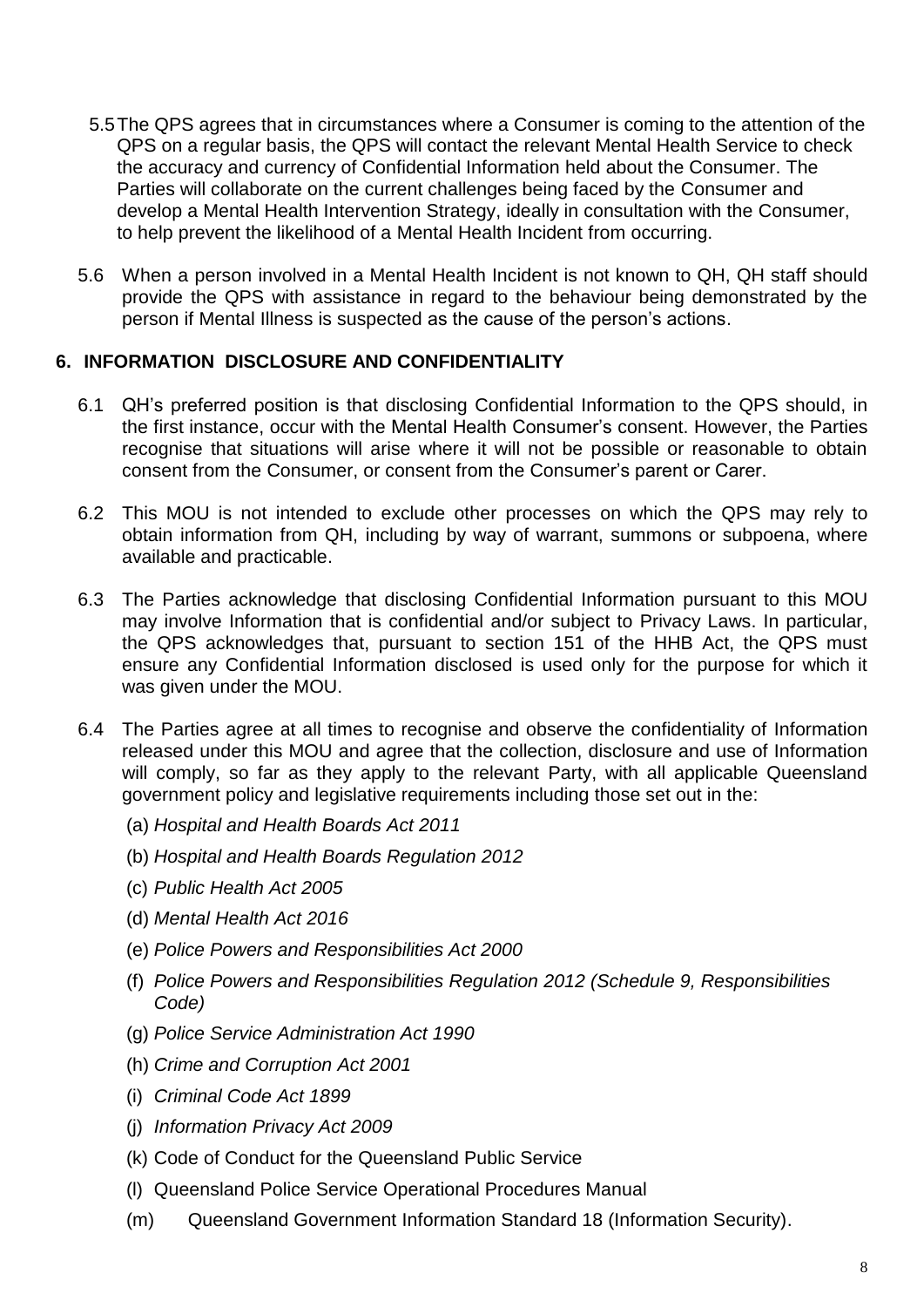- 6.5 The Parties agree to:
	- (a) ensure appropriate security measures are in place to protect any Information provided by the other Party from unauthorised access, use or disclosure;
	- (b) restrict any person from accessing or using information released under this MOU unless the person is legally authorised to do so; and
	- (c) comply with any reasonable confidentiality conditions or restrictions imposed by the other Party in respect of the handling or disclosure of Confidential Information disclosed under this MOU.
- 6.6 It is acknowledged that Information sharing between the Parties may occur utilising a variety of channels dependant on the nature of the Mental Health Incident being discussed and the availability of staff from the Parties. These communication channels may include: Information provided over the phone, face to face, via email, via Collaborative Software and/or in a written format. However, both Parties acknowledge that the other Party may require Information to verify the identity of the person receiving the Information before disclosing that Information.
- 6.7 All Information disclosed must be documented by the Parties, who both disclose and receive the Information, as soon as is practicable after the disclosure or receipt of the Information.
- 6.8 The QPS acknowledges that it must not disclose to third parties any Confidential Information disclosed under this MOU unless the MOU expressly permits the disclosure or approval for the disclosure has been given in writing by the Director-General, or as required by law.

#### **7. VARIATION AND REVIEW**

- 7.1 This MOU may be varied by written agreement between the Parties. Any proposed amendments must be approved by the Commissioner and the Director-General.
- 7.2 The Parties agree that this MOU will be reviewed within 12 months of the date of it taking effect and thereafter every three years on the anniversary of the initial review, or at such other earlier time as may be agreed by the Parties.

#### **8. TERMINATION**

- 8.1 Either Party may terminate this MOU by giving the other Party 28 days prior Notice in writing of its intention to terminate.
- 8.2 Where this MOU is terminated under clause 8.1, the Parties agree to provide all reasonable assistance and cooperation necessary to ensure a smooth transition.

# **9. DISPUTE RESOLUTION**

- 9.1 For any matter in relation to this MOU that may be in dispute, the Parties:
	- (a) will attempt to resolve the matter at the local level between relevant QH staff and QPS officers;
	- (b) agree that, if the matter is not resolved at the local level, the matter will be referred to appropriate senior managers within the QPS and QH for resolution; and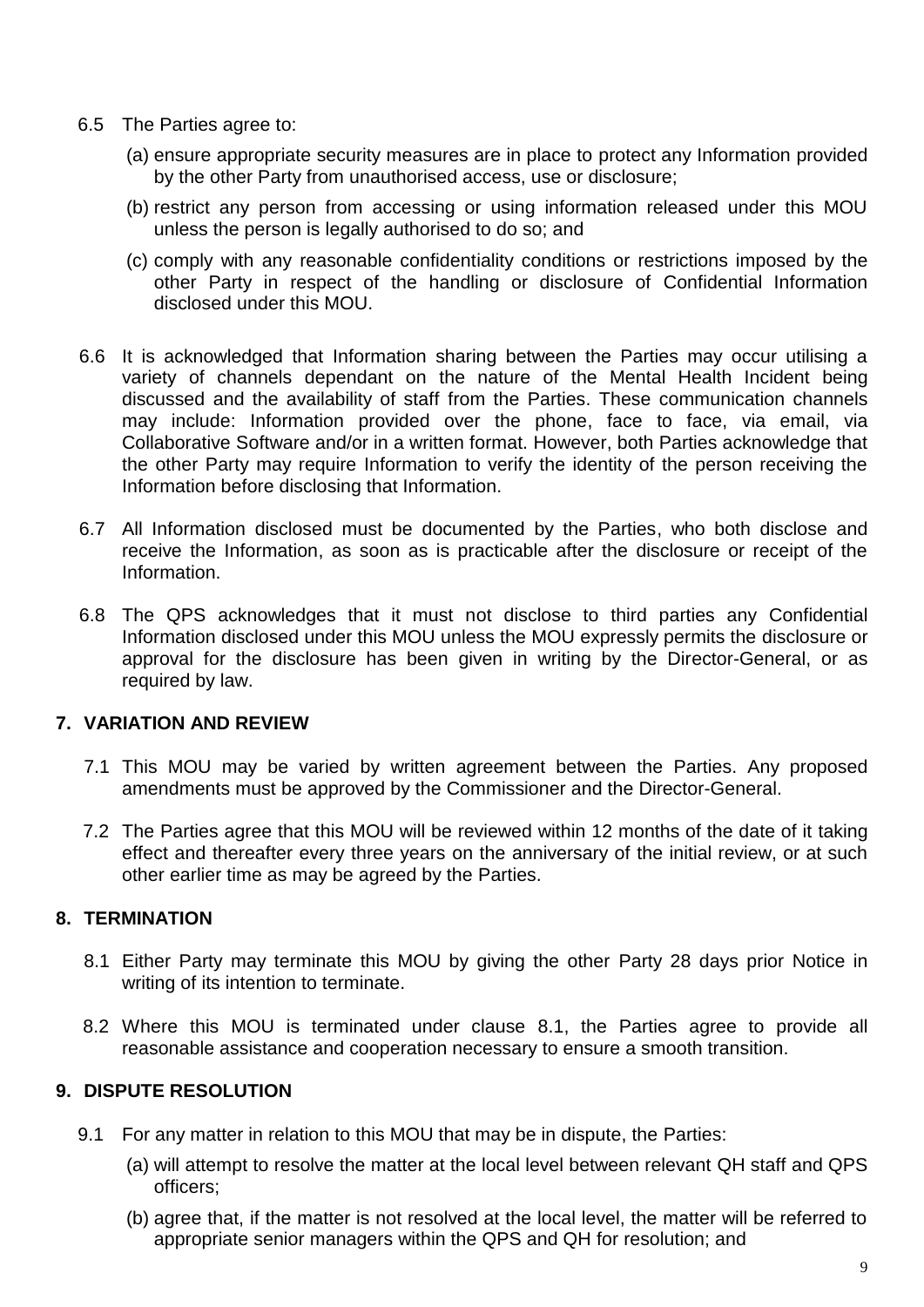(c) agree that, during the time when the Parties attempt to resolve the matter, the Parties continue to comply with the MOU.

#### **10.NOTICES**

- 10.1 Any Notice or communication given under this MOU must be:
	- (a) in writing; and
	- (b) delivered personally, sent by ordinary prepaid post, facsimile or email to the Contact Officer's address, facsimile number or email address (as the case may be) notified by the Contact Officer from time to time.
- 10.2 A Notice or other communication given under clause 10.1 is taken to be received (as the case may be):
	- (a) if delivered personally, on the business date it is delivered;
	- (b) if sent by ordinary prepaid post, seven business days after posting;
	- (c) if sent by facsimile, when the sender receives confirmation that the facsimile has been transmitted to the addressee's facsimile number in its entirety; or
	- (d) if sent by email, when the sender's email arrives at the information system from which the recipient can access it.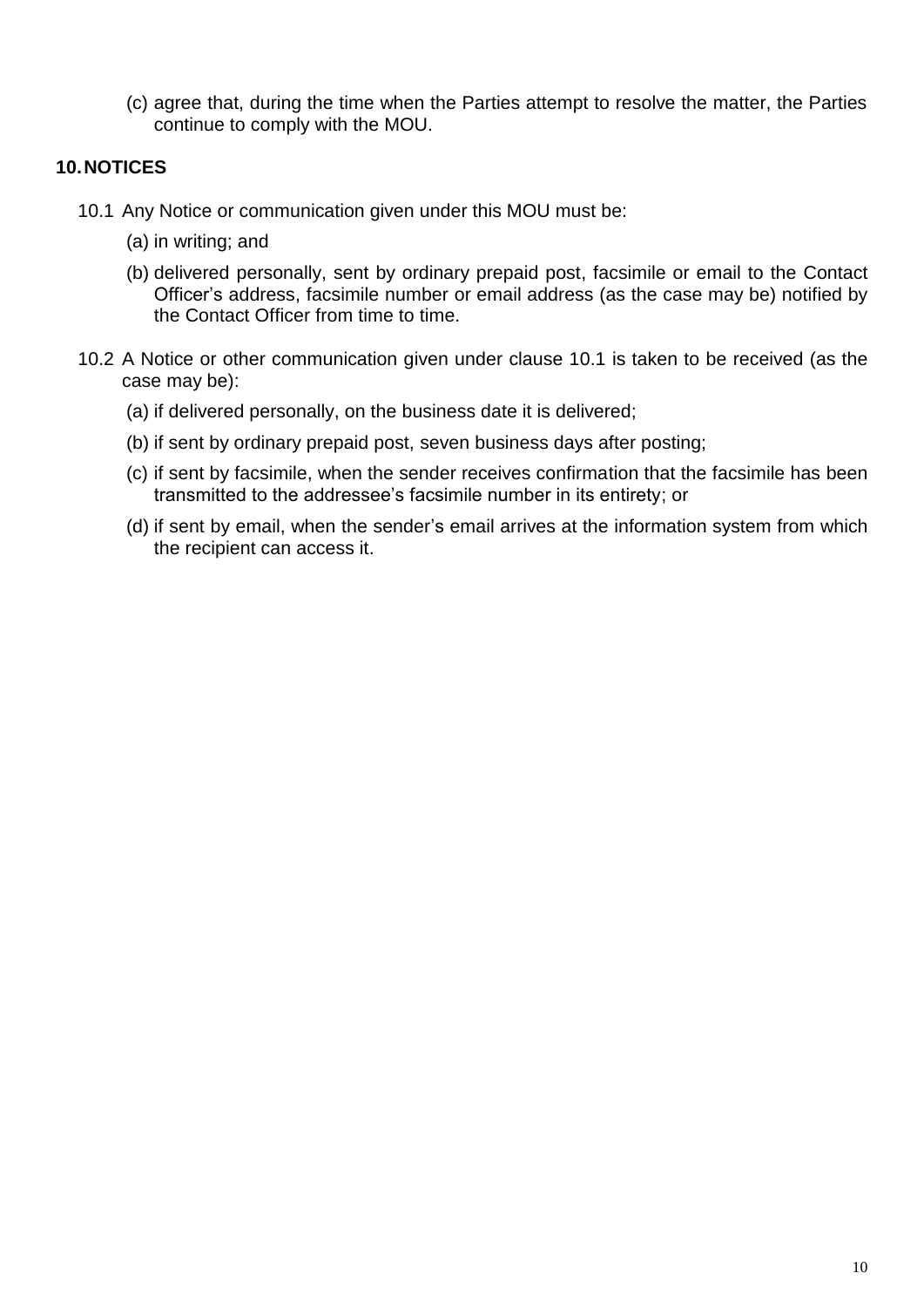### **SCHEDULE 1**

#### **PROTOCOL FOR PROACTIVE INFORMATION SHARING AND THE DEVELOPMENT OF MENTAL HEATLH INTERVENTION STRATEGIES (INCLUDING PAIPs and AMPs)**

# **Objectives**

The **objectives** for Information sharing between the Parties for the development of Mental Health Strategies include:

- (a) To ensure **all the relevant and appropriate Information can be shared by the Parties**, as required, throughout the development and implementation of Mental Health Intervention Strategies.
- (b) To enable a **more integrated approach** between the Parties for the assessment and treatment of a Mental Health Consumer.
- (c) To **foster collaborative, responsive relationships between the Parties** that enable effective partnering when developing a Mental Health Intervention Strategy and responding to a Mental Health Incident.
- (d) To **reduce the likelihood of Mental Health Incidents from occurring** through timely, accurate and appropriate Information sharing, resulting in the development of comprehensive Mental Health Intervention Strategies.

#### **Principles**

The **principles** underpinning Information sharing for the development of Mental Health Intervention Strategies include:

- (a) **Collaborative relationships** collaborative working relationships enable the development of comprehensive Mental Health Intervention Strategies.
- (b) **Proactive approach to managing risk** the Parties share a proactive approach to the steps involved in the development and execution of Mental Health Intervention Strategies.
- (c) **Cooperation** the Parties cooperate as required to assist with the development of the Mental Health Intervention Strategies.
- (d) **Compliance** Confidential Information shared is protected in accordance with this MOU and relevant legislation.
- (e) **Trustworthy** Information shared is relevant, accurate and timely.
- (f) **Managed** Information sharing is actively planned and managed.
- (g) **Accountability** roles, responsibilities and accountabilities of the QPS and QH are understood and respected.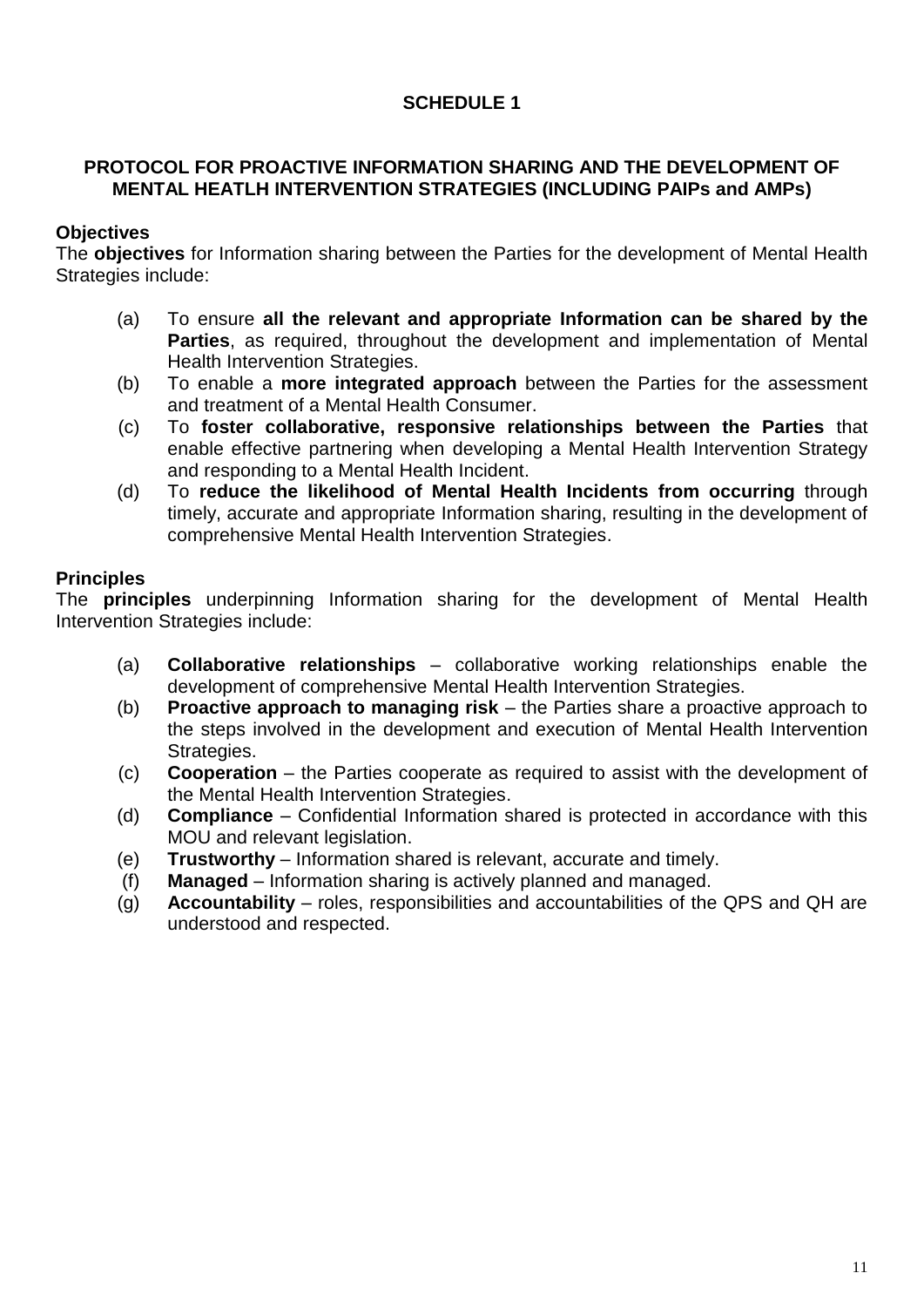#### **The Information sharing pathway and the development of a Mental Health Intervention Strategy**

- 1. The development of a comprehensive Mental Health Intervention Strategy is a progressive process, involving multiple components, requiring input, Information sharing and flexibility from both Parties.
- 2. Components that contribute to the development of a comprehensive Mental Health Intervention Strategy can include, but are not limited to:
	- (a) **Early identification -** both Parties should actively consider Vulnerable Persons that demonstrate behaviour indicating they may be suffering from Mental Illness. This includes, but is not limited to, behaviour demonstrated in a QH Facility or behaviour demonstrated by a Vulnerable Person, with whom a QPS officer has had contact. Discussion about the behavioural characteristics of Mental Illness is encouraged between the Parties to assist with the early identification of people suffering from a Mental Illness and the development of Mental Health Intervention Strategies.
	- (b) **Assessment –** a comprehensive clinical assessment of the Mental Health Consumer must be undertaken to ensure appropriate treatment is provided while in a QH Facility and to confirm the Mental Health Consumer has received the appropriate treatment and is ready to be discharged from the QH Facility.
	- (c) **Risk mitigation –** Parties may communicate Mental Health Intervention Strategies to Relevant Emergency Services Personnel and clinicians to mitigate the risk of the Mental Health Consumer harming themselves or others.
	- (d) **Prevention planning** planning by both Parties to prevent a Mental Health Consumer or Vulnerable Person from becoming involved in a Mental Health Incident.
	- (e) **Treatment**  Information shared between both Parties assists with informing the most appropriate Treatment plan based on a comprehensive clinical assessment supported through knowledge of both static and dynamic risk factors.
	- (f) **Discharge planning**  discharge planning is a multidisciplinary and multi agency responsibility undertaken in collaboration with the Mental Health Consumer.
	- (g) **Continuing care in the community** comprehensive Mental Health Intervention Strategies include planning for continuing care in the community. Collaboratively QH and the QPS have a joint responsibility to mitigate risk by maintaining open lines of communication supported through regular reviews of Mental Health Intervention Strategies for Mental Health Consumers and/or Vulnerable Persons considered to be at significant risk to themselves and/or others and/or property and/or engaging in Risk Taking Behaviours.

The success of these components informing a Mental Health Intervention Strategy is heavily dependent on the collaborative relationship established between the Parties and the Information shared.

- 3. There are a variety of communication channels that Information may be shared though, these include, but are not limited to:
	- (a) face to face meetings,
	- (b) discussions via phone or teleconference,
	- (c) email,
	- (d) Collaborative Software,
	- (e) interagency stakeholder meetings; and
	- (f) relevant Local Committee meetings.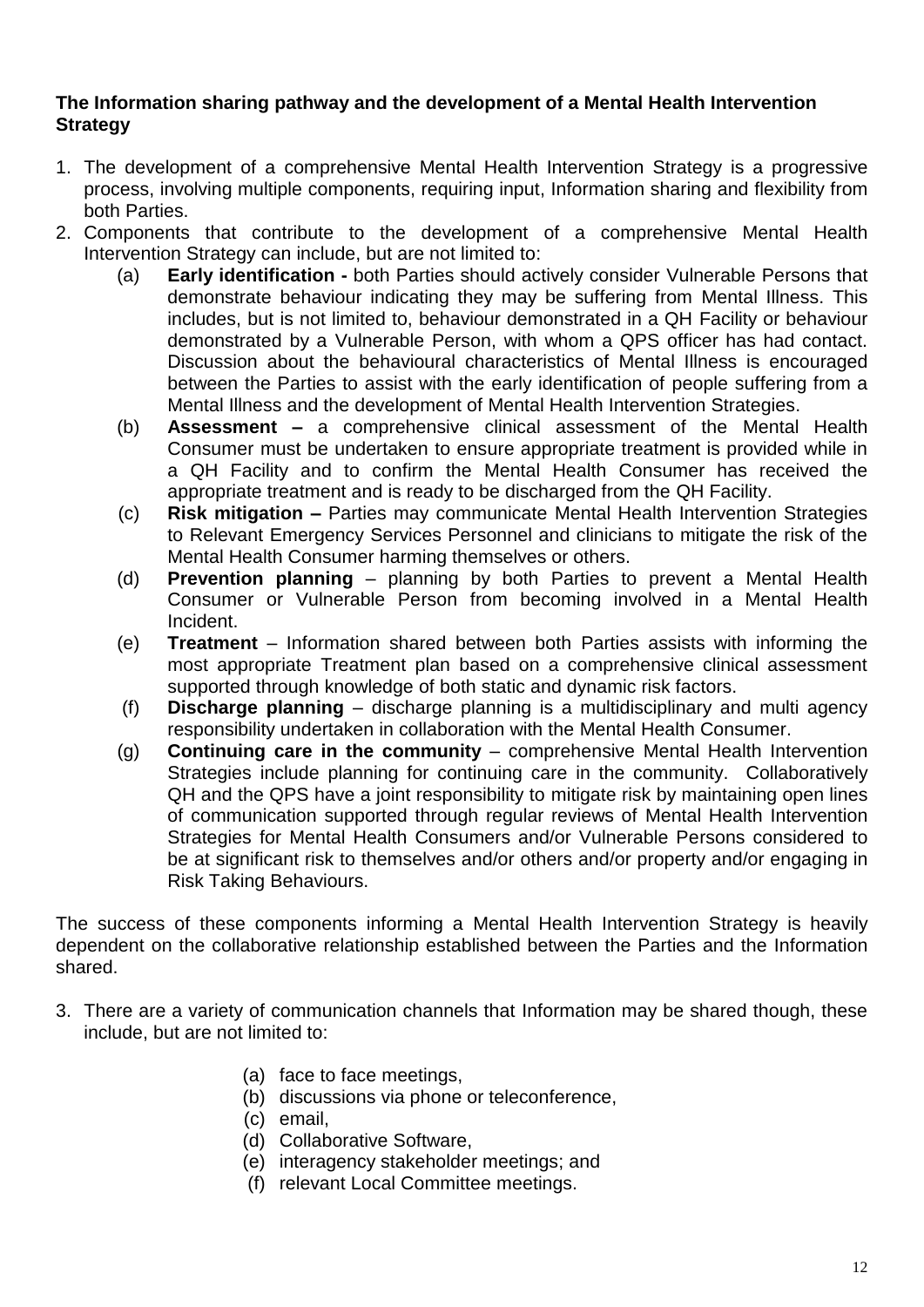#### **SCHEDULE 2**

The following Information may be disclosed, where relevant, by a QPS officer to QH Staff under this MOU about a Vulnerable Person or Mental Health Consumer during a Mental Health Incident or for the development of a Mental Health Intervention Plan:

- (a) name
- (b) alias names
- (c) date of birth
- (d) last known address
- (e) the current location
- (f) criminal history
- (g) QP9s (court briefs)
- (h) any relevant significant risks, history or cautions
- (i) current behaviour i.e. description of actions, mood, speech
- (j) street checks relating to mental health interactions
- (k) any relevant past behaviour
- (l) other services that are involved in the situation
- (m) presence or availability of family members
- (n) evidence of firearms, dangerous weapons or drugs
- (o) relevant outstanding matters (warrants, court and/or investigative)
- (p) any other significant information that can assist in informing risk mitigation.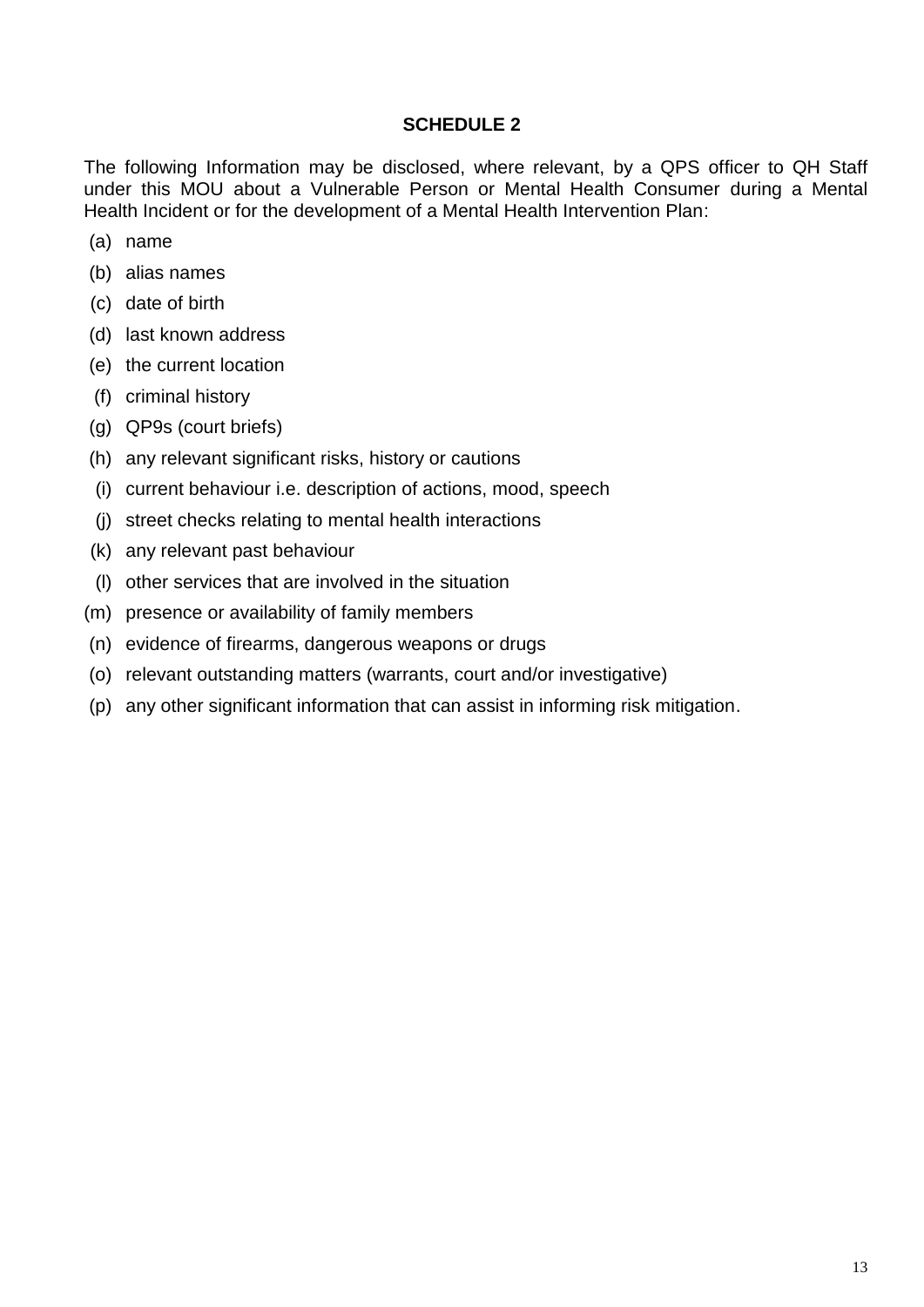#### **SCHEDULE 3**

The following Information may be disclosed, where relevant, by QH Staff to a QPS officer under this MOU about a Vulnerable Person or a Mental Health Consumer during a Mental Health Incident or in the development of a Mental Health Intervention Plan:

- (a) name
- (b) date of birth
- (c) address
- (d) contact details
- (e) the nature of their Mental Illness
- (f) a description of the characteristics of a Mental Illness
- (g) clarification that the behaviour being demonstrated is not indicative of Mental Illness
- (h) intoxication from substances and/or alcohol; behaviour to expect in these circumstances; impact on behaviour and propensity of verbal/physical aggression towards others and/or harm to self
- (i) medical history/chart Information including recent behaviour, most recent assessment and expected responses
- (j) details of relevant health professionals, for example, Mental Health Clinician, psychiatrist or treating doctor
- (k) any relevant significant risks, including the propensity for violence or self harm
- (l) history of possessing firearms, dangerous weapons or drugs
- (m) the person's medication (including effects of medication and of non-compliance)
- (n) warning signs indicating deterioration in their mental health
- (o) 'triggers' that may escalate the Mental Health Incident
- (p) suicide risk including Information about previous suicidal ideation or attempts to commit suicide; lethality of previous suicide attempts
- (q) self-harm behaviours; propensity to act of these thoughts
- (r) details of next-of-kin and carers
- (s) de-escalation strategies
- (t) details of any person nominated as a contact in the event of a crisis situation
- (u) content of any PAIP implemented for the Mental Health Consumer.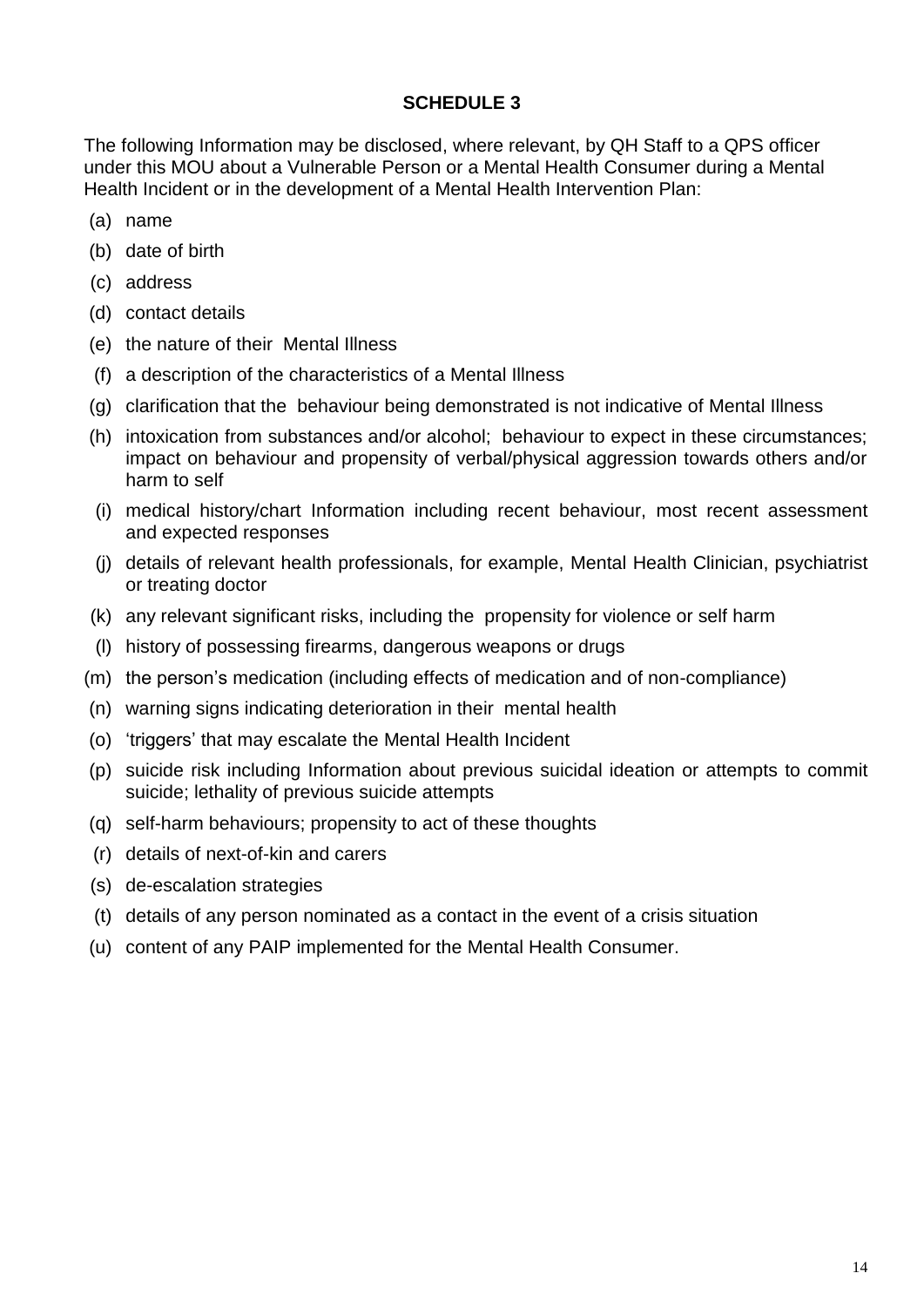#### **SCHEDULE 4 – Contact Officers**

### **QUEENSLAND HEALTH CONTACT OFFICER**

**Position:** Executive Director, Mental Health Alcohol and Other Drugs Branch

**Location Address:** Level 1, 15 Butterfield Street, Herston, Qld, 4006

**Postal Address:** PO Box 2368, Fortitude Valley BC, Qld, 4006

**Telephone:** 3328 9536 **Facsimile:** 3328 9619 **Email:** [ED\\_MHAODD@health.qld.gov.au](mailto:ED_MHAODD@health.qld.gov.au)

#### **QUEENSLAND POLICE SERVICE CONTACT OFFICER**

**Position:** Domestic, Family Violence and Vulnerable Persons Unit, Community Contact Command, Queensland Police Service

**Location Address:** Level 5, Police Headquarters, 200 Roma Street, Brisbane, Qld, 4000

**Postal Address:** GPO Box 1440, Brisbane, Qld, 4001

**Telephone:** 3364 4081 **Facsimile:** 3055 6305 **Email:** [ManagerDomesticFamilyViolence.AndVulnerablePersonsUnit@police.qld.gov.au](mailto:ManagerDomesticFamilyViolence.AndVulnerablePersonsUnit@police.qld.gov.au)